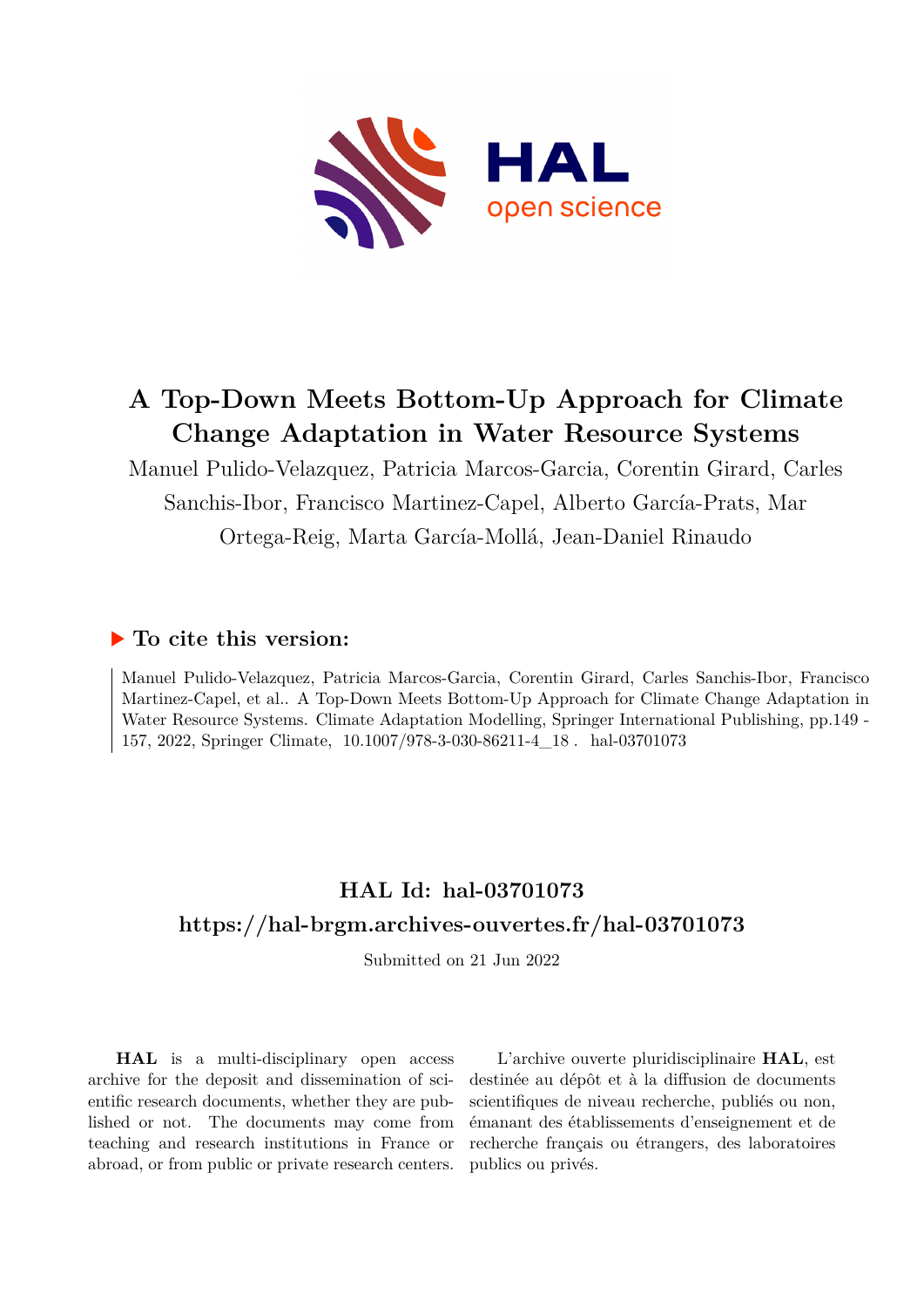# **Chapter 18 A Top-Down Meets Bottom-Up Approach for Climate Change Adaptation in Water Resource Systems**



### **Manuel Pulido-Velazquez, Patricia Marcos-Garcia, Corentin Girard, Carles Sanchis-Ibor, Francisco Martinez-Capel, Alberto García-Prats, Mar Ortega-Reig, Marta García-Mollá, and Jean Daniel Rinaudo**

**Abstract** The adaptation to the multiple facets of climate/global change challenges the conventional means of water system planning. Numerous demand and supply management options are often available, from which a portfolio of adaptation measures needs to be selected in a context of high uncertainty about future conditions. A framework is developed to integrate inputs from the two main approaches commonly used to plan for adaptation. The proposed "top–down meets bottom–up" approach provides a systematic and practical method for supporting the selection of adaptation measures at river basin level by comprehensively integrating the goals of economic efficiency, social acceptability, environmental sustainability, and adaptation robustness. The top-down approach relies on the use of a chain of models to assess the impact of global change on water resources and its adaptive management over a range of climate projections. Future demand scenarios and locally prioritized adaptation measures are identified following a bottom-up approach through a participatory process with the relevant stakeholders and experts. Cost-effective combinations of adaptation measures are then selected using a hydro-economic model at basin scale. The resulting adaptation portfolios are climate checked to define a robust program of measures based on trade-offs between adaptation costs and reliability. Valuable insights are obtained on the use of uncertain climate information for selecting robust, reliable, and resilient water management portfolios. Finally, cost

#### F. Martinez-Capel Instituto de Investigación para la Gestión Integrada de Zonas Costeras IGIC UPV, Valencia, Spain

J. D. Rinaudo BRGM, Montpellier, France

M. Pulido-Velazquez (B) · P. Marcos-Garcia · A. García-Prats

Research Institute of Water and Environmental Engineering (IIAMA), Universitat Politècnica de València UPV, Valencia, Spain

e-mail: [mapuve@hma.upv.es](mailto:mapuve@hma.upv.es)

C. Girard Fundació València Clima i Energia, Valencia City Council, Valencia, Spain

C. Sanchis-Ibor · M. Ortega-Reig · M. García-Mollá Centro Valenciano de Estudios del Riego, UPV, Valencia, Spain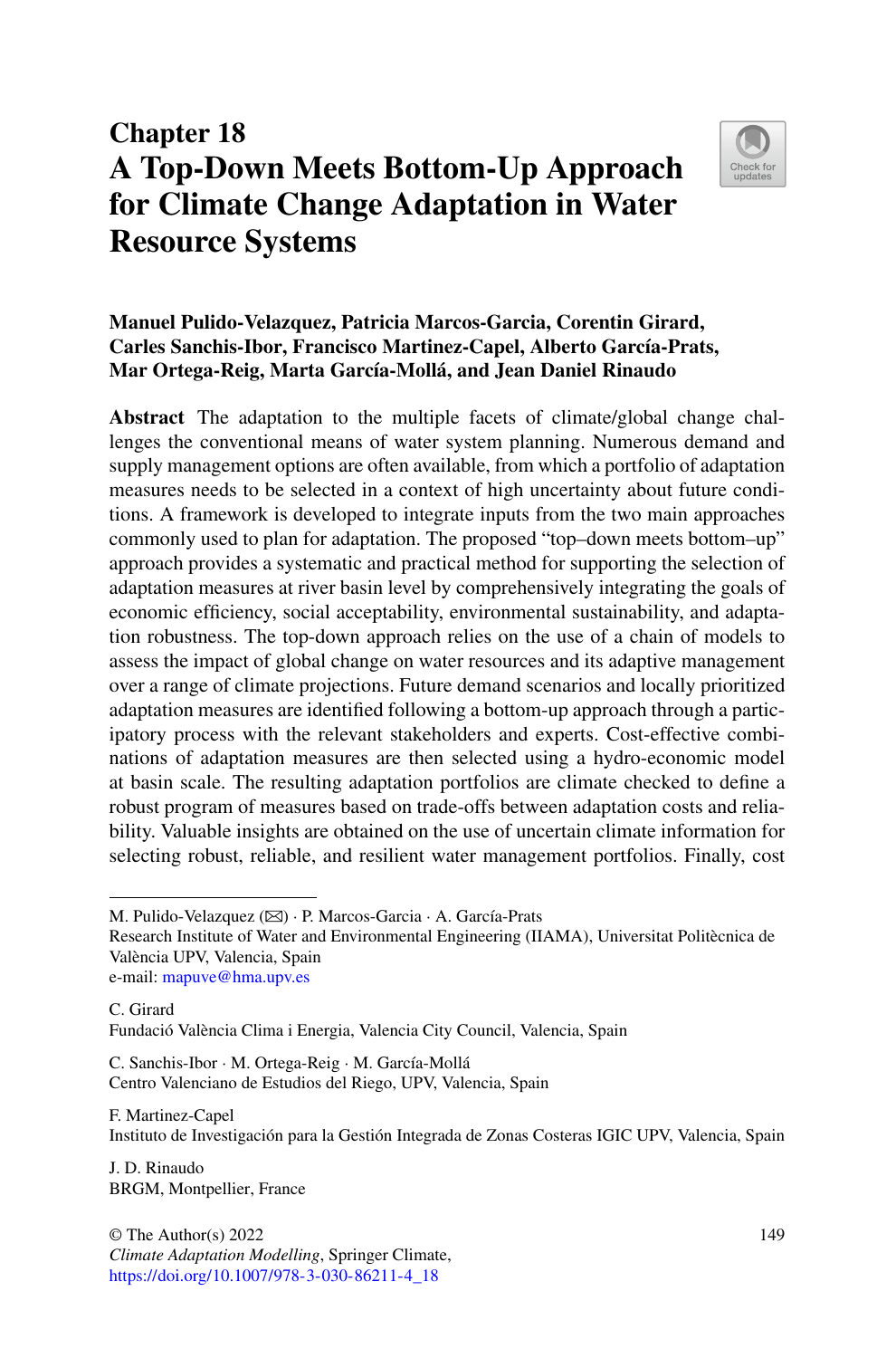allocation and equity implications are analyzed through the comparison of economically rational results (cooperative game theory) and the application of social justice principles.

**Keywords** Climate change adaptation · Water management · Robustness · Climate check · Top-down · Bottom-up

# **Introduction**

#### *Uncertainty and Adaptation in Water Resource Systems*

The challenge of adaptation in water resource systems (WRS) includes coping with high/deep uncertainty about future resources ("end of stationarity") and demands. Water management problems, often classified as "wicked" management problems, involve dealing with multiple stakeholders with conflicting interests in a context of great complexity and shifting dynamics. There is a very broad range of potential adaptation options with different environmental and socioeconomic implications. Adaptation to climate/global change challenges the conventional means of water system planning, calling for a new paradigm in water management.

In any case, uncertainty cannot be an excuse for inaction. Flexible and dynamic adaption policies are to be set. Effective adaptation should combine both structural and non-structural measures, including regulatory and economic instruments. Selected adaptation is expected to be economically efficient, environmentally sustainable, socially acceptable, and robust. These are key requirements for the success of adaptation strategies. However, the integration of these factors in the decision-making process of the adaptation is a very complex issue still to be solved. This work presents a framework to include these attributes in the development of adaptation portfolios for river basins or WRS.

### *Top-Down Versus Bottom-Up Adaptation Strategies*

Two main approaches are commonly implemented in the design of climate change adaptation plans. The "top-down" (TD) approach involves downscaling climate projections from General Circulation Models (GCM) under a range of emission scenarios to provide inputs for hydrologic and management models to estimate potential impacts and analyze adaptation measures. But this approach faces the problem of the "cascade of uncertainties", with uncertainty expanding at each step of the process when going from the global and regional projections to the study of the local impacts used to define the adaptation responses (Wilby and Dessai 2010).

Alternatively, in a "bottom-up" (BU) approach, vulnerability thresholds and local responses are empirically studied to define locally suitable adaptation strategies.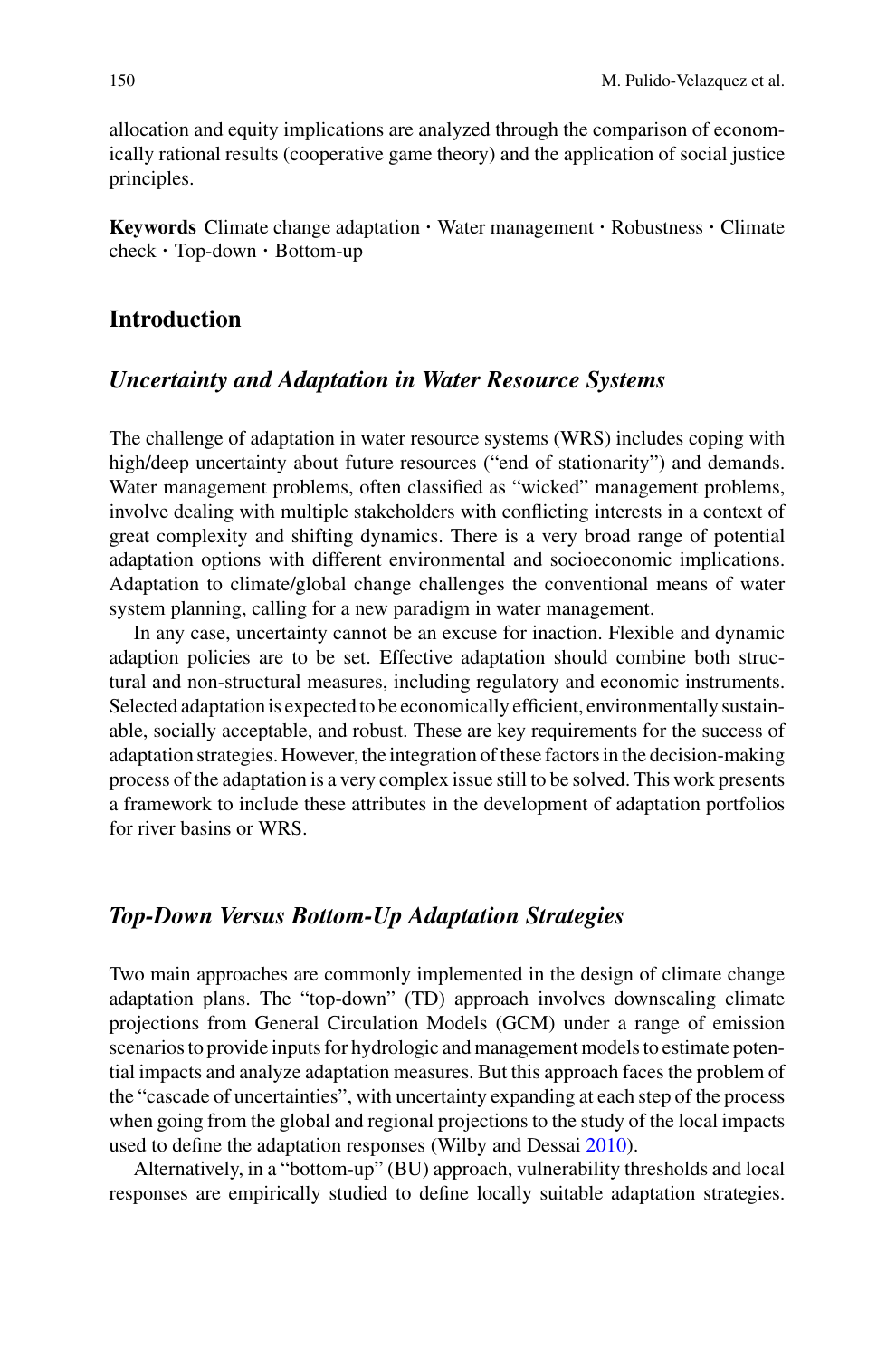There are several interpretations of BU. Some authors refer to it when using local knowledge through participative approaches to foresight future scenarios and define locally relevant adaptation strategies (e.g., Bhave et al. 2014; Girard et al. 2015a), view adopted herein. Other authors consider BU as a scenario-free, robustness-based planning process; for example, in the "decision-scaling" approach (Brown et al. 2012; Poff et al. 2016; Ray et al. 2019). As for the later view, unlike the top-down method, the BU approach relies more on possibilities than on probabilities (Blöschl et al. 2013). However, this approach also depends on top-down information when assigning the probability to risky future climate conditions or selecting adaptation measures (e.g., Ray and Brown 2015).

Several authors have discussed the benefits of integrating TD and BU in the adaption process (e.g. Wilby and Dessai 2010; Ekström et al. 2013), although only a few studies have combined them in practice. We, herein, describe a framework for robust adaptation decision-making that departs from traditional methods, lying in the interface between the two aforementioned approaches. The purpose is the selection of portfolios of supply–demand measures for adaptation to climate change integrating the objectives of economic efficiency, environmental sustainability, acceptability, and robustness at basin scale.

Our views are shaped by recent experiences of developing adaptation strategies in two Mediterranean basins in France and Spain. In the Orb basin  $(1580 \text{ km}^2)$ , South-East France, climate change is expected to exacerbate the difficulty in meeting growing demands (high population growth and expectations of quick expansion of irrigated vineyards) while maintaining environmental in-stream flows. The management of the Jucar basin, Eastern Spain, larger  $(22,260 \text{ km}^2)$ , highly regulated, and with high share of water use for irrigation (around 80%), is already challenged by water scarcity and long recurrent multiannual  $(4-5$  years) droughts.

# **Bottom-Up Approach**

There are two main approaches for developing future land and water use scenarios for agriculture. One option is modeling land-use change (LUC) (e.g. Pulido-Velazquez et al. 2015). LUC modeling requires determining the drivers of change and spatial land use allocation applying machine learning techniques to historical observations. Using a combination of neural networks and cellular automata that learns from the past, we can translate regional projections from global scenarios into a map of future agricultural land use. The other option is the use of participatory approaches, involving the relevant actors through scenario-building workshops to develop plausible alternative futures (e.g., Rinaudo et al. 2013; Faysse et al. 2014).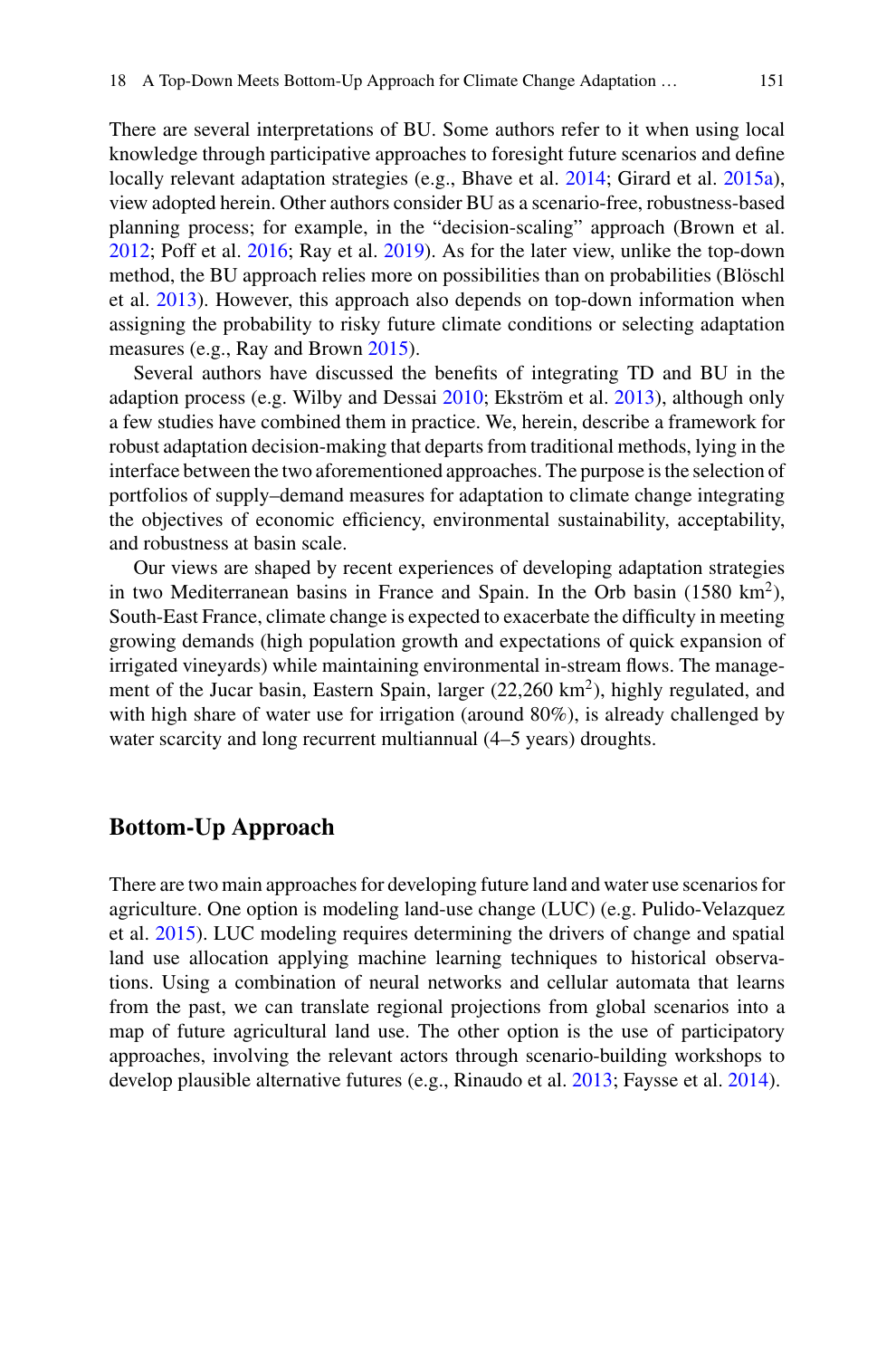# *Developing Future Demand Scenarios Through Scenario Building Workshops*

Qualitative or quantitative approaches can be applied for the development of future scenario through a participatory approach. Qualitative scenarios can be useful for generating ideas and strategies and incorporating multiple viewpoints, bridging gaps among experts, decision-makers, and stakeholders Quantitative land-use scenarios, in contrast, describe plausible futures using numerical descriptions and spatial allocations of land uses associated with a potential pathway (Mallampalli et al. 2016). We adopt a mixed approach, using narrative texts (storylines) and translating them into quantitative scenarios. Next, the impacts triggered by the expected changes are assessed through model simulations. There is a broad range of methods for translating narrative scenarios into quantitative assessments of land use change (Mallampalli et al. 2016).

To identify future irrigation water demand in the Orb case study under climate change, we first defined future scenarios of land use changes through workshops. Agroclimatic simulation models were then used to determine the changes in irrigation needs (Girard 2015). Monthly average water demands were computed for nine climate projections. Future urban demand was also estimated using an econometric model, based on population, average household income, price, and climate.

As agriculture is by far the main water use in the Jucar basin, the characterization of future scenarios of this sector is crucial for water management. A first round of expert interviews were carried out to identify main drivers and trends in the agricultural sector in the basin. The interviews were helpful for adapting the main elements of the narratives of selected global Shared-Socioeconomic Pathways (SSPs) to the local context. The SSPs describe potential socioeconomic futures addressing different challenges in relation to both mitigation and adaptation policies (O'Neill et al. 2017). We conducted two focus workshops with representatives from the local agricultural sector in the two main agricultural areas to discuss two contracting SSPs global scenarios: SSP3 (regional conflicts, reversed globalization trends, with high challenges for both mitigation and adaptation) versus SSP5 (accelerated globalization, with low challenges for adaptation but high for mitigation). Global narratives were translated into local storytellings and depicted as fake future (2030) news in two local newspapers (Ortega-Reig et al. 2018). Local participation was key for developing an integrated vision of the evolution of agriculture and implications for water management in the context of the two SSPs and the climate change conditions corresponding to RCP 8.5. Changes in crop types, irrigated crop areas, and irrigation practices were discussed in accordance with the future socioeconomic and climate conditions presented to the participants. The associated changes in irrigation water requirements were estimated using crop simulation models considering climate change impact, which allowed to determine future water demand for the region.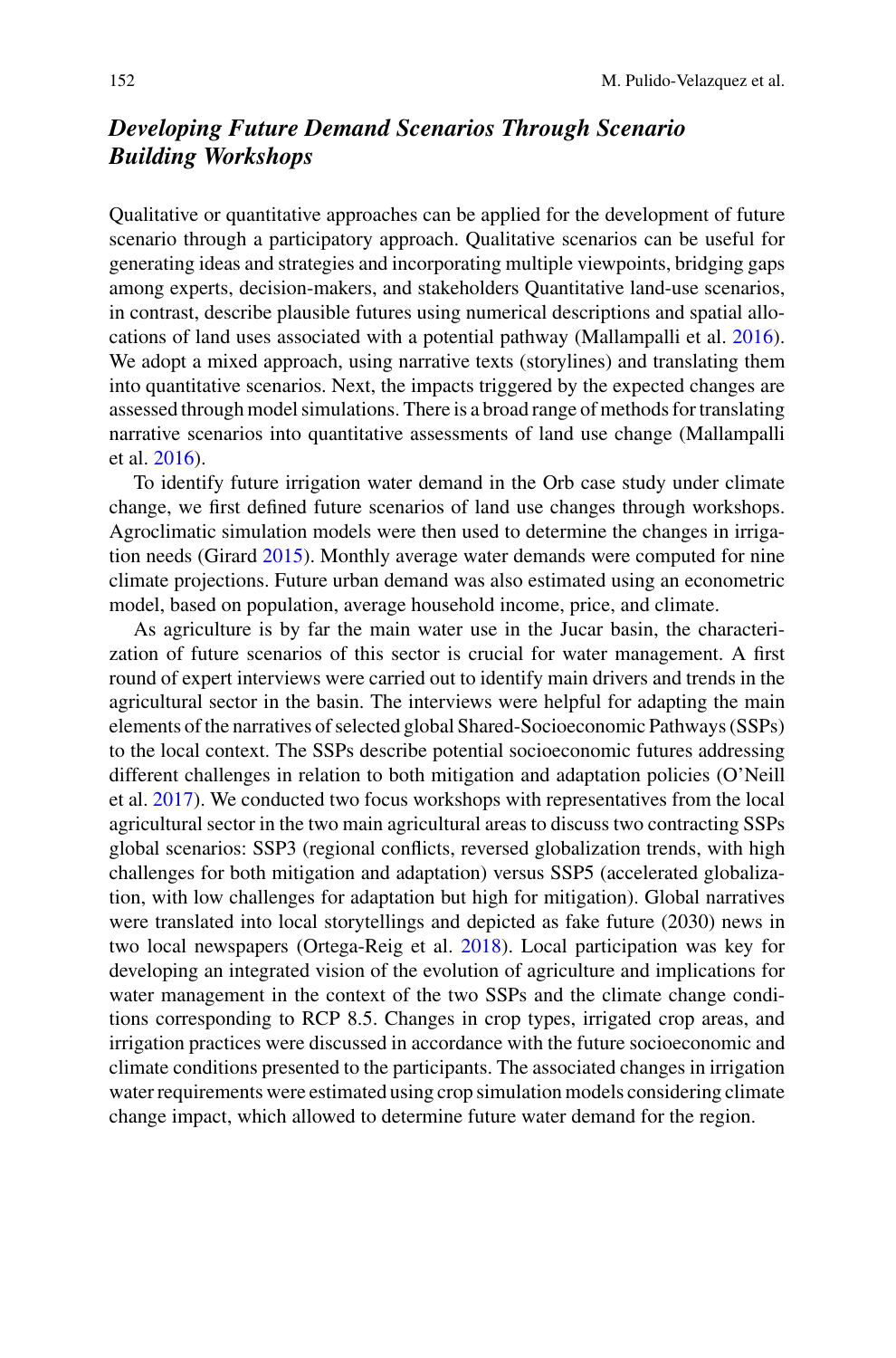# *Developing Portfolios of Water Management Adaptation Options at the Basin Scale*

For the Orb river basin, after developing scenarios about the most likely evolution of urban and agricultural water use in the basin by 2030, possible adaptation measures were screened (Girard 2015). A first catalog of measures was elaborated by combining literature review and personal communications with consultation workshops involving local experts and stakeholders. Planned adaptation included optimization of reservoir operation, further development of groundwater, desalination, improved efficiency of large public agriculture irrigation schemes, leakage reduction in municipal water distribution networks, and implementation of tariffs as water conservation incentives (Girard et al. 2015a). Autonomous adaptation included water conservation actions at households, municipal services, and commercial activities under incentives. The stakeholder consultation process led to the identification of a list of priority measures (462 possible local measures of 13 types), while other measures were discarded (e.g., rainwater harvesting, wastewater reuse) based on technical, economic, legal, or acceptability criteria.

A participatory approach was also used in the Jucar basin for developing the portfolio of adaptation options for future scenarios. The suitability at basin scale of the adaptation measures previously proposed by the farmers was discussed at a third workshop that involved representatives of the main stakeholders in the basin (policymakers, users from agriculture, urban and hydropower sectors, environmentalist groups, etc.). After introducing each adaptation measure, participants discussed feasibility and potential implementation barriers, and graded each measure (both quantitatively and qualitatively) using an interactive participatory presentation platform through their mobiles. The qualitative assessment defined each measure as priority or supplementary, and identified potential-related issues (environmental impacts, social support, lack of training, political divisiveness, funding, effectiveness, and operational cost). Each measure was graded by the participants in a 0–10 scale (where 0 was meant for rejection) (Marcos-Garcia 2019). The measures consist of a new desalination plant, a wastewater reuse project, substitution of pumping by surface water in Mancha aquifer, and increase in irrigation efficiency by modernization (from flood to drip irrigation). Each measure was characterized in terms of water yield (effectiveness) and cost.

#### **Top-Down Impact Assessment**

The top–down approach starts by selecting a set of climate projections considering several emission scenarios and GCMs Models to account for uncertainty. These climate projections are then downscaled and bias-corrected to construct local climate change projections using dynamic or statistical downscaling techniques.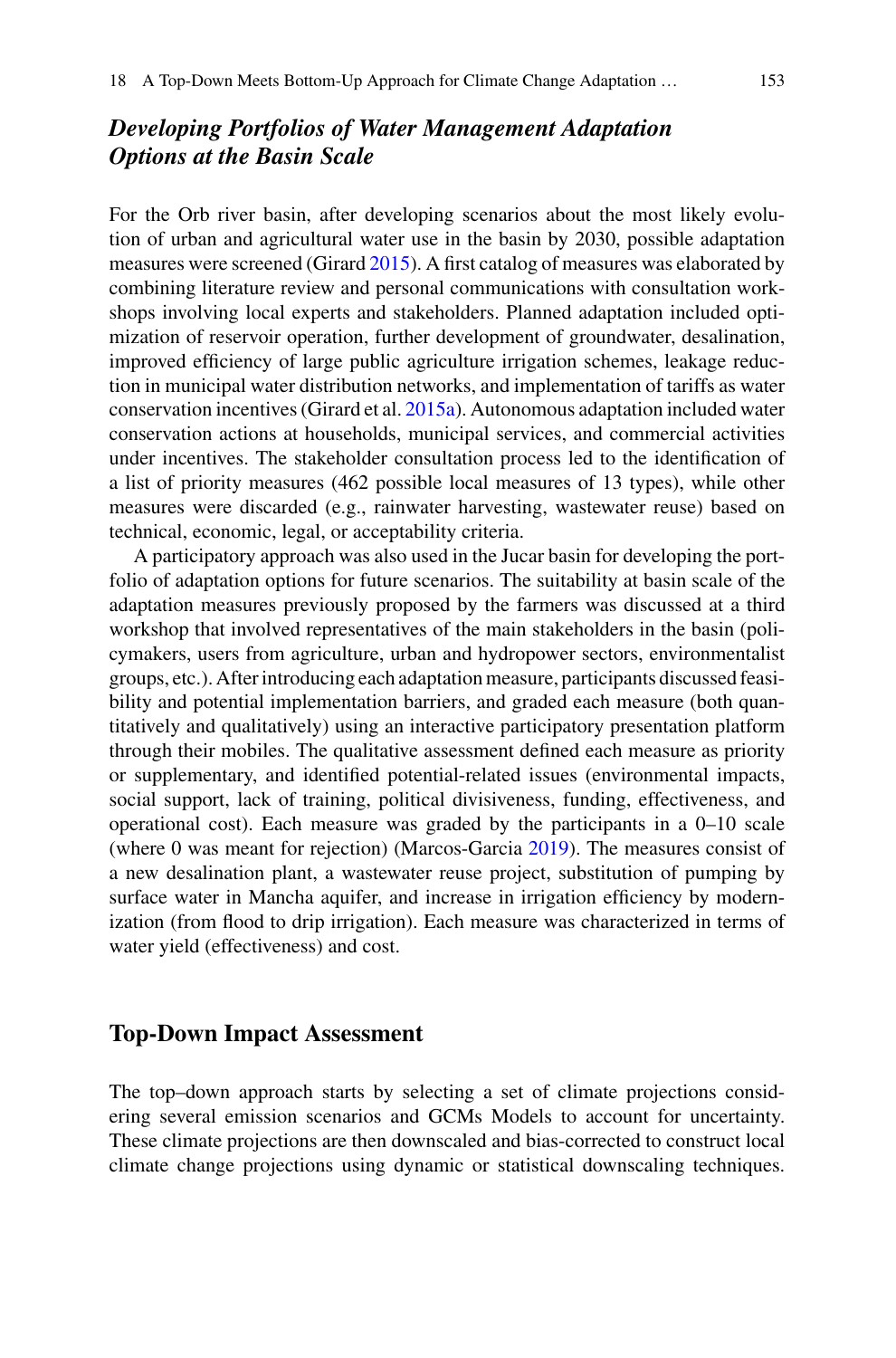Local climate change projections are used as input to hydrological models to simulate the impact on the available resources. The local climate projections are also the input for the agro-climatic models.

For the Orb case, we used climate scenarios downscaled from nine GCMs. In order to capture the range of impacts introduced by climate change, results of all climate projections were considered equally likely. Large variations were observed in the results for the different climate models. A monthly lumped two-parameter rainfall-runoff model, forced by historical climatic data (precipitation and potential evapotranspiration) was calibrated and validated on each of the 11 sub-basins using the observed monthly discharge (Girard 2015).

For the Jucar case, combinations of GCMs-RCMs for the case study where selected by comparing observed versus simulated time series of mean annual precipitation and temperature for the control period (1971–2000). Hydrological changes were obtained from a Temez rainfall-runoff model modified to improve the simulation of stream–aquifer interaction. The resulting inflows in the climate change scenarios showed great variability across GCM/RCM model combinations, revealing high uncertainty in future water availability. Results also highlighted the spatial variability of climate change impacts in the basin. Temperature increase and precipitation decrease would be higher in the upper basin, where most reservoir storage capacity is located. Both meteorological and hydrological droughts are expected to grow in intensity, magnitude, and duration (Marcos-Garcia et al. 2017).

#### **Integrating Top-Down and Bottom-Up Approaches**

Monthly inflow time series for each climate projection at each subbasin obtained from the top-down approach and adaptation measures selected in the BU were integrated into a water management model used as decision support system (DSS) for the definition of adaptation strategies to climate change. The DSS consisted in a hydroeconomic model of the basin that, through optimization, selects the most costefficient combination of adaption measures for future scenarios. Hydro-economic models enable the definition of economically efficient adaptation by integrating hydrologic, engineering, environmental, and economic aspects of water resource systems within a coherent framework (Harou et al. 2009). They have been applied to assessing climate change impacts and the value of adaptation strategies for water systems (e.g. Escriva-Bou et al. 2017).

In the Orb basin, a river basin optimization model was used to select the combination of adaptation measures that minimizes the total annualized cost of adaptation while meeting the demand and minimum in-stream flow targets (Girard et al. 2015a, b). Constraints were defined to ensure certain reliability of deliveries to urban and agricultural demands and fulfillment of minimum environmental flow requirements. 11 subbasins, 64 urban and 19 agricultural demands were considered in the optimization model, which selected the optimal adaptation among 347 measures over 20 years of future monthly inflow. Optimal portfolios of lower cost measures were obtained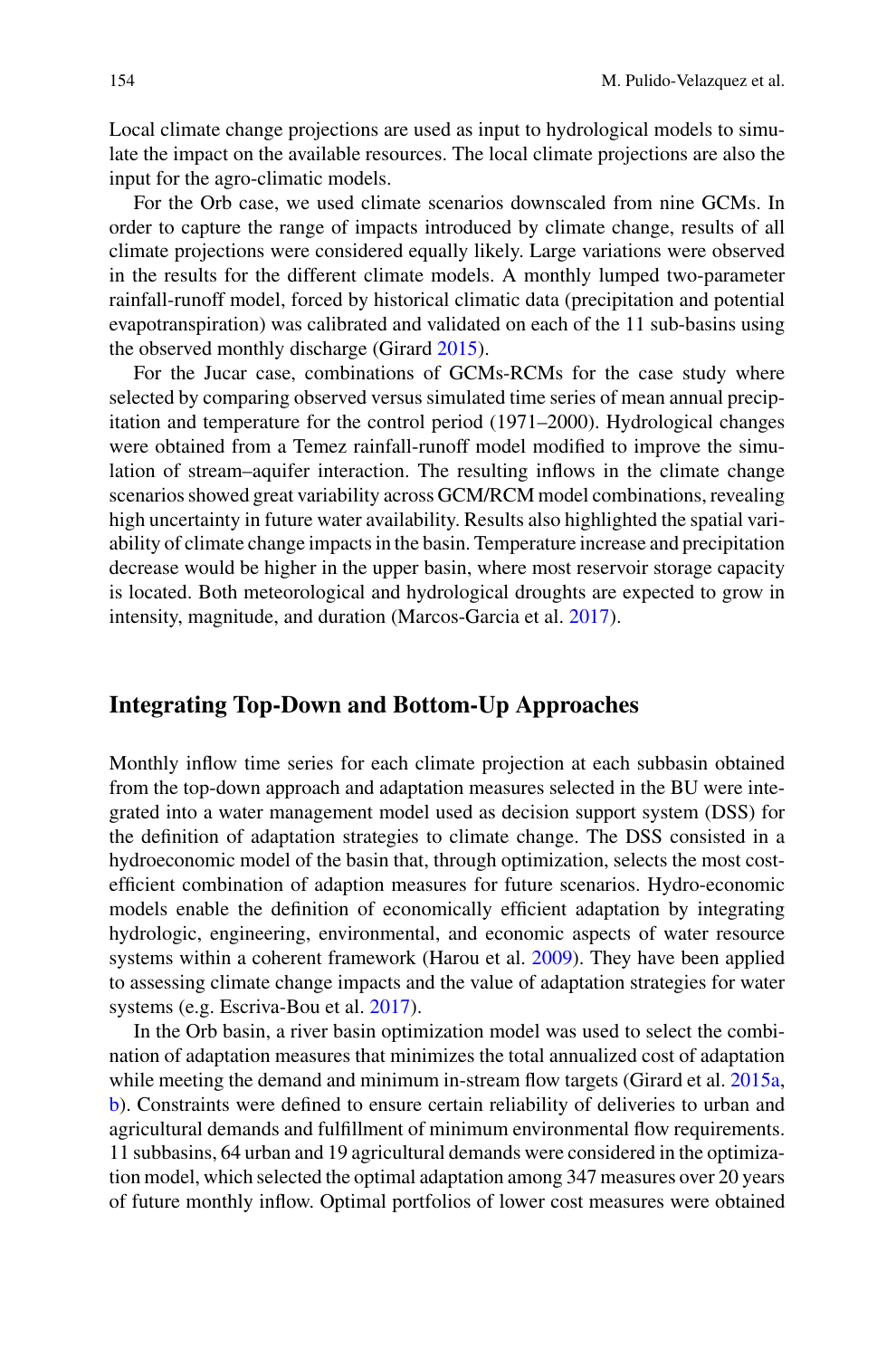for each future climate and land use scenario. The different portfolios of measures were characterized in terms of cost and reliability. In order to test the robustness of the optimal strategies, the performance of each of the nine portfolios was tested across the other climate projections, considering tradeoffs between adaptation cost and reliability of supply to agricultural demands. A multicriterion method was used to identify the most robust and least regretful solutions (Girard et al. 2015a).

In the Jucar basin, a water management hydroeconomic model integrating environmental restrictions, allocation rules (in accordance with Spanish and river basin regulations), and existing agreements was used to identify economically efficient adaptation strategies. For most climate scenarios, the selected measures allow to significantly reduce the average annual water deficit in the system.

#### **Addressing Equity in Cost Allocation**

Stakeholders will only agree to implement actions prescribed by a cost-effective plan if perceived as equitable. Cost-allocation scenarios were first designed by applying cooperative game theory based on the principle of economic rationality. The results were then contrasted with cost allocation scenarios representing alternative principles of social justice, investigated through semi-structured interviews with key local actors to obtain insights on the definition of a fair allocation of adaptation cost within the basin (Girard 2015). The comparison of the cost allocation scenarios led to contrasted insights to inform the decision-making process and potentially reap the efficiency gains from cooperation in the design of river basin adaptation portfolios (Girard et al. 2016).

# **Conclusions and Recommendations**

The main contribution of this work is the development of a framework to identify adaptation options to climate change at the basin through the combination of a top-down (TD) approach to assess climate change impacts at the local scale with vulnerability assessment and definition of socioeconomic scenarios and adaptation options through participative methods (BU approach). The proposed "TD meets BU" approach provides a systematic and practical method for supporting the selection of adaptation measures at the basin by comprehensively integrating the goals of economic efficiency (through river basin optimization), social acceptability (through BU definition of scenarios and measures, and by addressing equity in cost allocation), environmental sustainability (through environmental constraints in water management), and robustness (testing robustness of adaptation portfolios across scenarios, and selecting robust/least-regret programs).

The "scenario foresight" approach has been shown to be useful for a BU exploration of local alternative futures. Experts and farmers have helped to analyze in a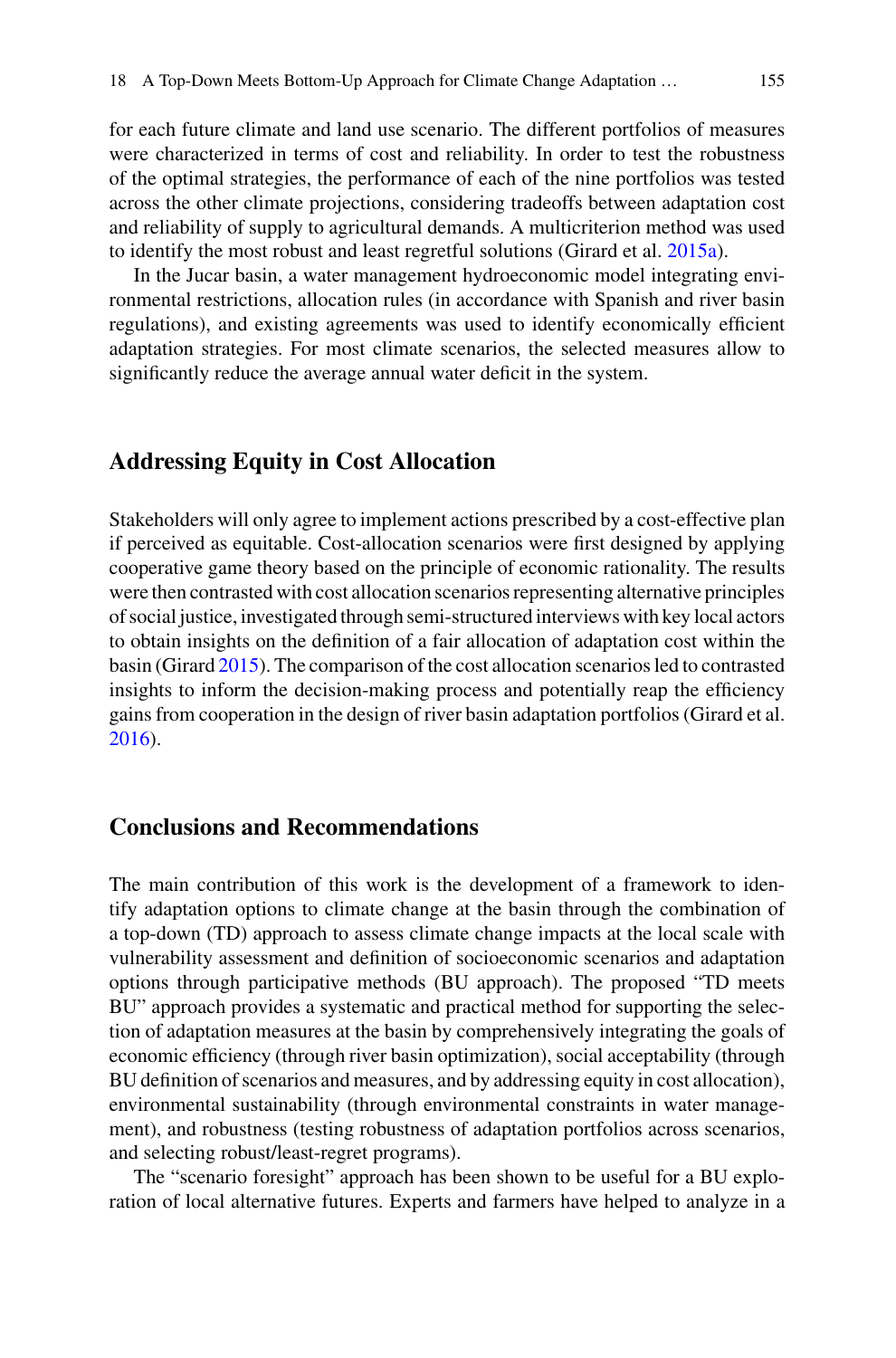structured way the consequences of various global scenarios of climate and socioeconomic change on future agriculture in a local context, and identify adaptation measures. Scenario workshops can usefully supplement modeling methods in the design and assessment of climate and global change scenarios and the selection adaptation strategies.

### **References**

- Bhave AG, Mishra A, Raghuwanshi NS (2014) A combined bottom-up and top-down approach for assessment of climate change adaptation options. J Hydrol 518:150–161
- Blöschl G, Viglione A, Montanari A (2013) Emerging approaches to hydrological risk management in a changing world. In: Pielke RA (ed) Climate vulnerability. Academic, Cambridge, pp 3–10
- Brown C, Ghile Y, Laverty M, Li K (2012) Decision scaling: linking bottom-up vulnerability analysis with climate projections in the water sector. Water Resour Res 48:W09537
- Escriva-Bou A, Pulido-Velazquez M, Pulido-Velazquez D (2017) The economic value of adaptive strategies to global change for water management in Spain's Jucar basin. J Water Resourc Plan Manag 143(5):1–1
- EkströmM, Kuruppu N,Wilby RL, Fowler HJ, Chiew FHS, Dessai S, YoungWJ (2013) Examination of climate risk using a modified uncertainty matrix framework—applications in the water sector. Glob Environ Change 23:115–129
- Faysse N, Rinaudo JD, Bento S, Richard-Ferroudji A, Errahj M, Varanda M, Imache A, Dionnet M, Rollin D, Garin P, Kuper M (2014). Participatory analysis for adaptation to climate change in Mediterranean agricultural systems: possible choices in process design. Reg Environ Chang 14(1):57–70
- Girard C (2015) Integrating top-down and bottom-up approaches to design a cost-effective and equitable programme of measures for adaptation of a river basin to global change. PhD [thesis, Universitat Politecnica de Valencia, Valencia, Spain.](https://doi.org/10.4995/Thesis/10251/59461) https://doi.org/10.4995/Thesis/ 10251/59461.
- Girard C, Pulido-Velazquez M, Rinaudo JD, Pagé C, Caballero Y (2015a) Integrating top–down and bottom–up approaches to design global change adaptation at the river basin scale. Glob Environ Chang 34:132–146
- Girard C, Rinaudo JD, Pulido-Velazquez M, Caballero Y (2015b) An interdisciplinary modelling framework for selecting adaptation measures at the river basin scale in a global change scenario. Environ Model Softw 69:42–54
- Girard C, Rinaudo JD, Pulido-Velazquez M (2016) Sharing the cost of a river basin adaptation portfolios to climate change: insights from social justice and cooperative game theory. Water Resour Res 52(10):7945–7962
- Harou J, Pulido-Velazquez M, Rosenberg DE, Medellín-Azuara J, Lund JR, Howitt RE (2009) Hydro-economic models: concepts, design, applications and future prospects. J Hydrol 375:627– 643
- Mallampalli VR, Mavrommati G, Thompson J, Duveneck M, Meyer S, Ligmann-Zielinska A, Druschke CG, Hychka K, Kenney MA, Kok K, Borsuk ME (2016) Methods for translating narrative scenarios into quantitative assessments of land use change. Environ Model Softw 82:7– 20
- Marcos-Garcia P, Lopez-Nicolas A, Pulido-Velazquez M (2017) Combined use of relative drought indices to analyze climate change impact on meteorological and hydrological droughts in a Mediterranean basin. J Hydrol 554:292–305
- Marcos-Garcia P (2019) Sistema de ayuda a la decisión para la adaptación y gestión de sistemas de recursos hídricos en un contexto de alta incertidumbre. Aplicación a la cuenca del Júcar. PhD thesis, Universitat Politecnica de Valencia, Valencia, Spain